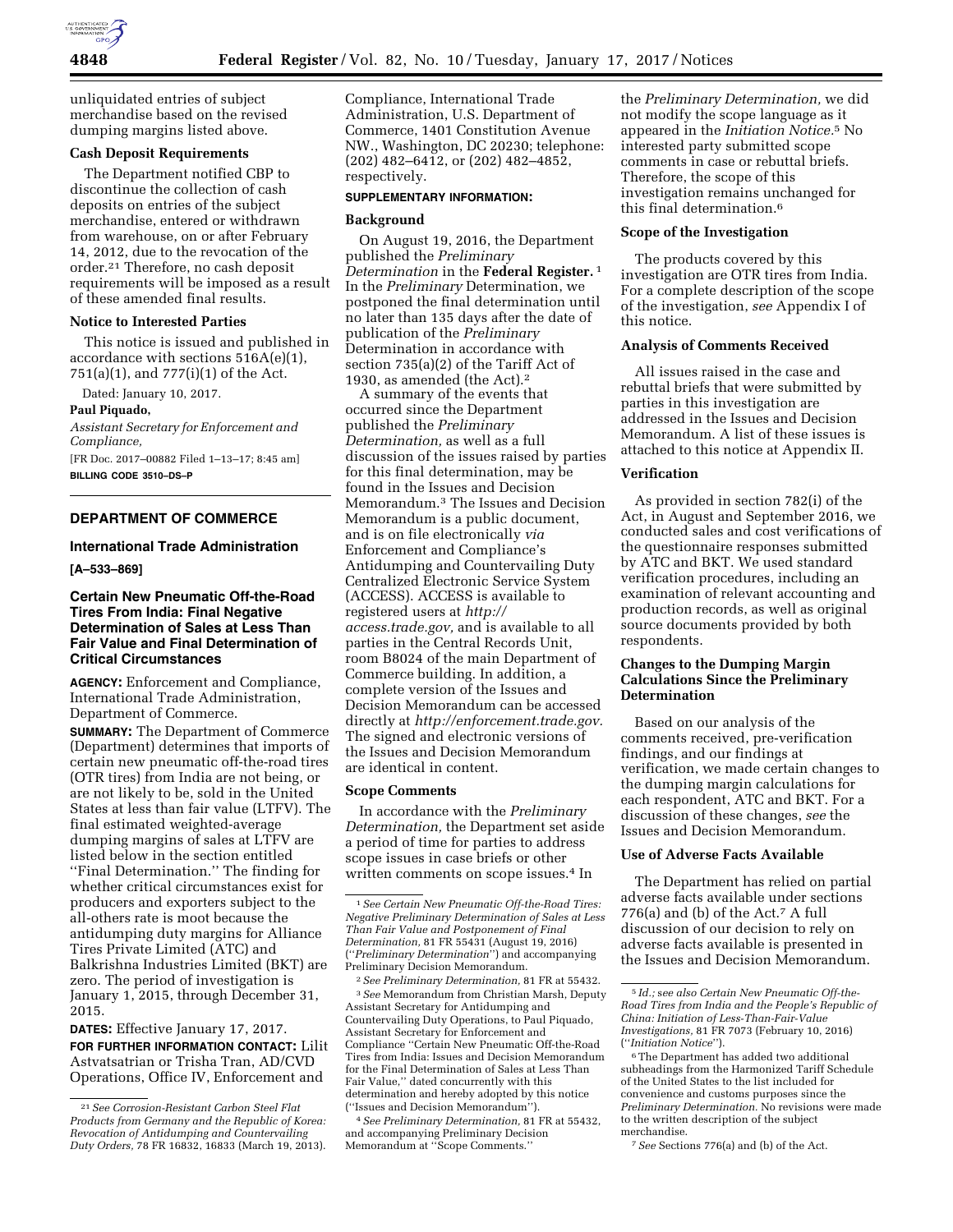## **Final Determination of Critical Circumstances**

On December 9, 2016, Petitioners 8 filed a timely critical circumstances allegation pursuant to section 733(e)(1) of the Act and 19 CFR 351.206(b), alleging that critical circumstances exist with respect to imports of the merchandise under consideration.9 The finding for whether critical circumstances exist with respect to producers and exporters subject to the all others rate is moot because the antidumping duty margins for ATC and BKT are zero.

## **Final Determination**

The Department determines, as provided in section 735 of the Act, that the following weighted-average dumping margins exist for the period January 1, 2015 through December 31, 2015:

| Exporter/producer                                 | Weighted-<br>average<br>margin<br>(percent) | Cash deposit<br>adjusted for<br>subsidy offset |
|---------------------------------------------------|---------------------------------------------|------------------------------------------------|
| <b>ATC Tires Private</b><br>ht I                  | 0.00                                        | Not Applicable.                                |
| Balkrishna Indus-<br>tries Limited.<br>All-Others | 0.00                                        | Not Applicable.                                |
|                                                   | 0.00                                        | Not Applicable.                                |

Consistent with section 735(c)(1) of the Act, the Department has not determined an estimated all-others rate because it has not made an affirmative final determination of sales at LTFV.

#### **Suspension of Liquidation**

Because the Department has not made an affirmative final determination of sales at LTFV, we are not directing U.S. Customs and Border Protection to suspend liquidation of any entries of OTR tires from India.

In the final determination of the companion countervailing duty investigation of OTR tires from India, the Department determined that the all other companies received a benefit from export subsidies.10 In the instant investigation, the antidumping duty margins ATC and BKT are zero and no cash deposits will be collected. Therefore, no adjustment is required for export subsidies pursuant to sections

735(c)(1) and 772(c)(1)(C) of the Act and 19 CFR 351.210(d).

#### **Disclosure**

We will disclose the calculations performed to interested parties in this proceeding within five days of the date of announcement, in accordance with 19 CFR 351.224(b).

# **U.S. International Trade Commission Notification**

In accordance with section 735(d) of the Act, we will notify the U.S. International Trade Commission of our final determination.

# **Notification Regarding Administrative Protective Orders (APOs)**

This notice will serve as a reminder to parties subject to APOs of their responsibility concerning the disposition of proprietary information disclosed under APO in accordance with 19 CFR 351.305(a)(3). Timely written notification of return or destruction of APO materials or conversion to judicial protective order is hereby requested. Failure to comply with the regulations and the terms of an APO is a sanctionable violation.

This determination and notice are issued and published in accordance with sections 735(d) and 777(i) of the Act and 19 CFR 351.210(c).

Dated: January 3, 2017.

#### **Paul Piquado,**

*Assistant Secretary for Enforcement and Compliance.* 

#### **Appendix I**

#### **Scope of the Investigation**

The scope of this investigation is certain new pneumatic off-the-road tires (certain off road tires). Certain off road tires are tires with an off road tire size designation. The tires included in the scope may be either tubetype 11 or tubeless, radial, or non-radial, regardless of whether for original equipment manufacturers or the replacement market.

Subject tires may have the following prefix or suffix designation, which appears on the sidewall of the tire:

Prefix designations:

DH—Identifies a tire intended for agricultural and logging service which must be mounted on a DH drop center rim.

VA—Identifies a tire intended for agricultural and logging service which must be mounted on a VA multipiece rim.

IF—Identifies an agricultural tire to operate at 20 percent higher rated load than standard metric tires at the same inflation pressure.

VF—Identifies an agricultural tire to operate at 40 percent higher rated load than standard metric tires at the same inflation pressure.

Suffix designations:

ML—Mining and logging tires used in intermittent highway service.

DT—Tires primarily designed for sand and paver service.

NHS—Not for Highway Service.

TG—Tractor Grader, off-the-road tire for use on rims having bead seats with nominal +0.188'' diameter (not for highway service).

K—Compactor tire for use on 5° drop center or semi-drop center rims having bead

seats with nominal minus 0.032 diameter. IND—Drive wheel tractor tire used in industrial service.

SL—Service limited to agricultural usage. FI—Implement tire for agricultural towed highway service.

CFO—Cyclic Field Operation. SS—Differentiates tires for off-highway vehicles such as mini and skid-steer loaders from other tires which use similar size designations such as 7.00–15TR and 7.00– 15NHS, but may use different rim bead seat configurations.

All tires marked with any of the prefixes or suffixes listed above in their sidewall markings are covered by the scope regardless of their intended use.

In addition, all tires that lack any of the prefixes or suffixes listed above in their sidewall markings are included in the scope, regardless of their intended use, as long as the tire is of a size that is among the numerical size designations listed in the following sections of the Tire and Rim Association Year Book, as updated annually, unless the tire falls within one of the specific exclusions set forth below. The sections of the Tire and Rim Association Year Book listing numerical size designations of covered certain off road tires include:

The table of mining and logging tires included in the section on Truck-Bus tires;

The entire section on Off-the-Road tires; The entire section on Agricultural tires;

and The following tables in the section on Industrial/ATV/Special Trailer tires:

• Industrial, Mining, Counterbalanced Lift Truck (Smooth Floors Only);

• Industrial and Mining (Other than Smooth Floors);

• Construction Equipment;

• Off-the-Road and Counterbalanced Lift Truck (Smooth Floors Only);

• Aerial Lift and Mobile Crane; and

• Utility Vehicle and Lawn and Garden Tractor.

Certain off road tires, whether or not mounted on wheels or rims, are included in the scope. However, if a subject tire is imported mounted on a wheel or rim, only the tire is covered by the scope. Subject merchandise includes certain off road tires produced in the subject countries whether mounted on wheels or rims in a subject country or in a third country. Certain off road tires are covered whether or not they are accompanied by other parts, *e.g.,* a wheel, rim, axle parts, bolts, nuts, etc. Certain off road tires that enter attached to a vehicle are not covered by the scope.

Specifically excluded from the scope are passenger vehicle and light truck tires, racing

<sup>8</sup>Titan Tire Corporation (Titan) and the United Steel, Paper and Forestry, Rubber, Manufacturing, Energy, Allied Industrial and Service Workers International Union, AFL–CIO, CLC (USW) (collectively, Petitioners).

<sup>9</sup>Letter from ATC, ''Certain New Pneumatic Offthe-Road Tires from India—Petitioners' Critical Circumstances Allegation,'' dated December 9, 2016.

<sup>10</sup>*See Countervailing Duty Investigation of Certain New Pneumatic Off-the-Road Tires from India: Final Affirmative Determination, and Final Affirmative Critical Circumstances Determination, in Part,* dated concurrently with this notice.

<sup>11</sup>While tube-type tires are subject to the scope of this proceeding, tubes and flaps are not subject merchandise and therefore are not covered by the scope of this proceeding, regardless of the manner in which they are sold (*e.g.,* sold with or separately from subject merchandise).